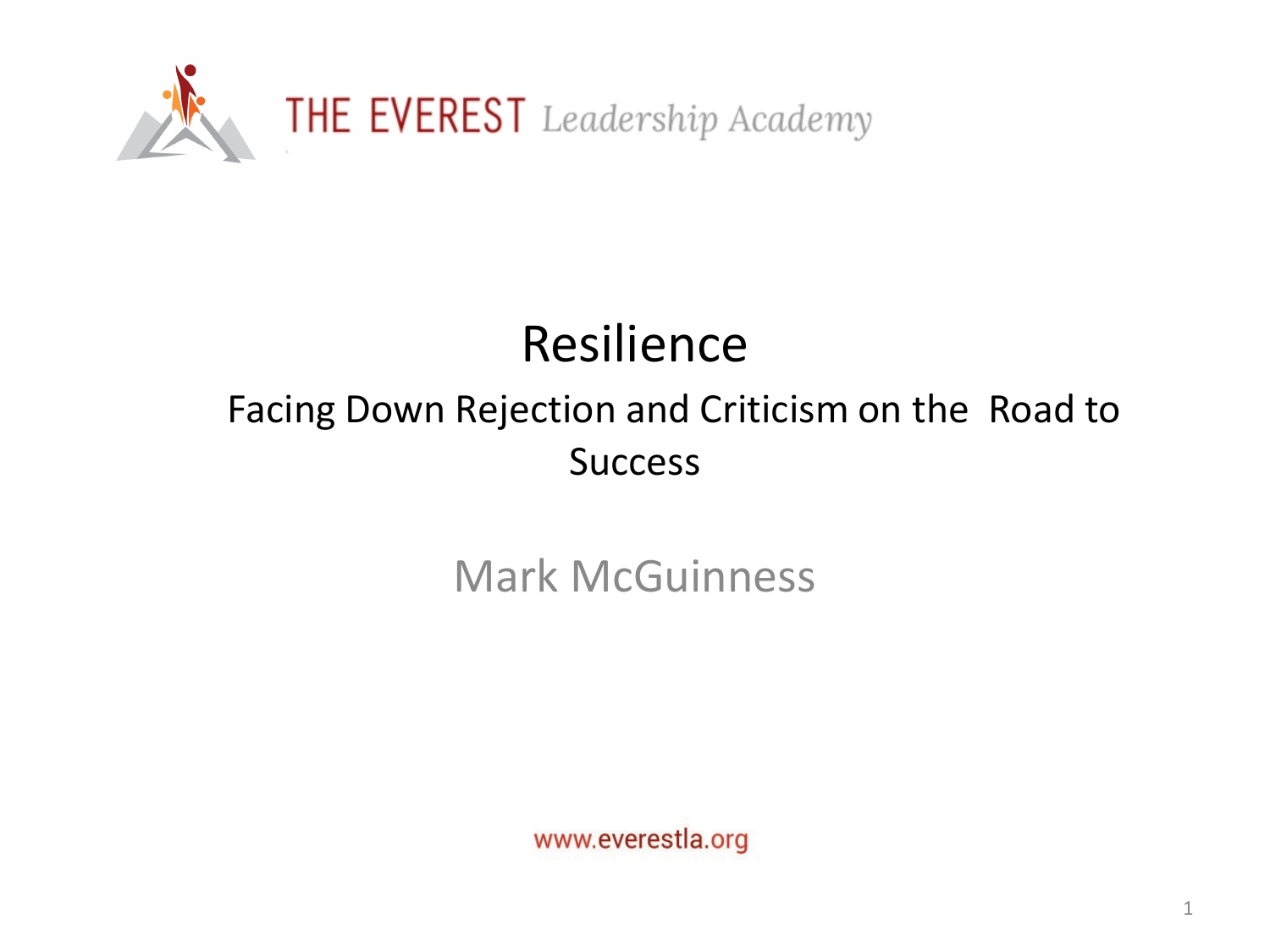

# Introduction

"Learn to succeed in spite of adversity"

- You will apply for opportunities and be rejected, perhaps many times
- When you do succeed in getting your work out there in the public, you will be criticized – sometimes fairly, sometimes unfairly, and sometimes viciously
- Ken Langone, Co Founder of Home Depot "What distinguishes the winners from the losers is the ability to turn adversity around: resilience and creativity"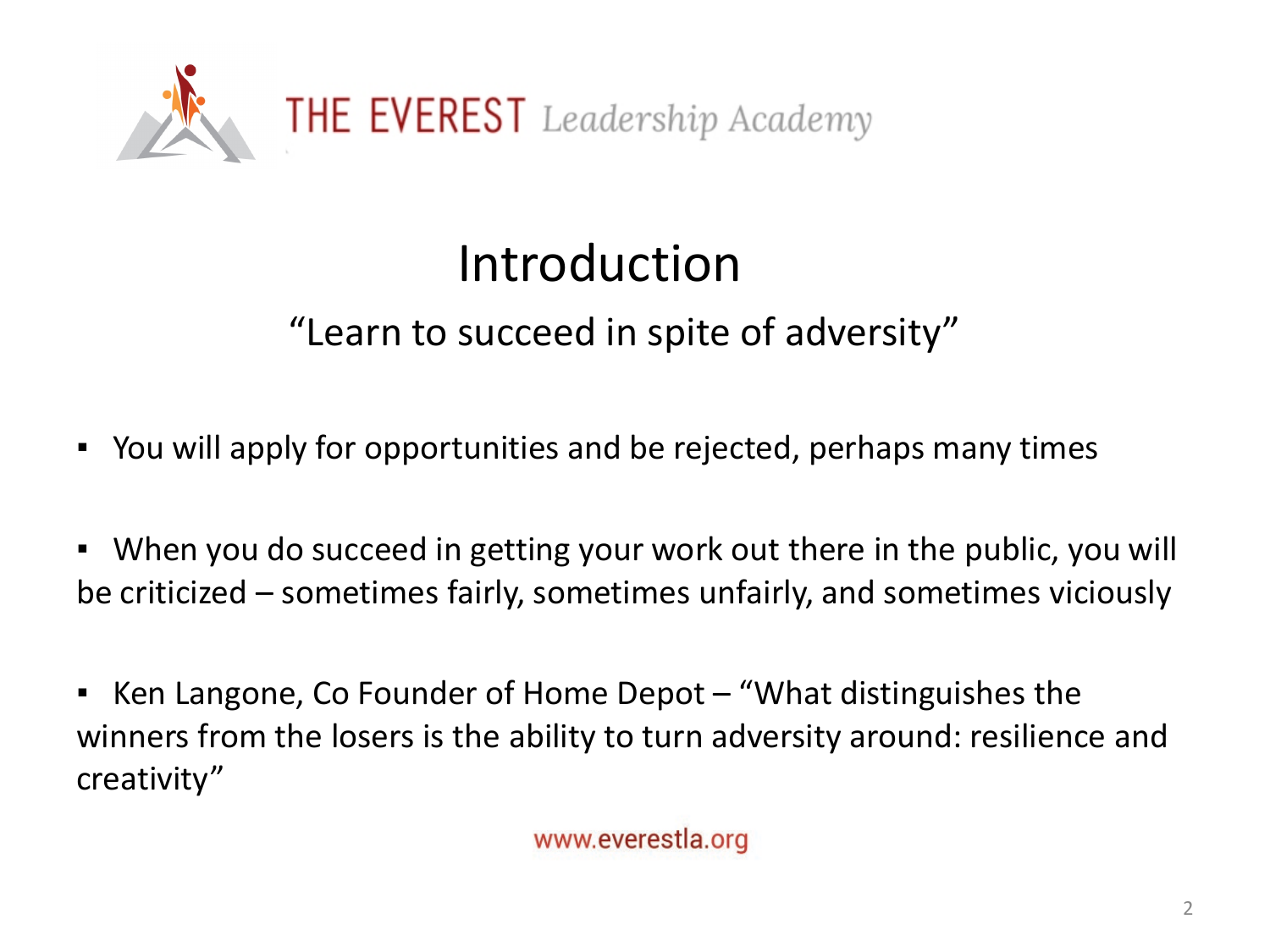

Why do Rejection and Criticism hurt so much?

- **E** Maslow's hierarchy of human needs:
	- $\Box$  Physiological oxygen, food, sleep
	- $\Box$  Safety security, employment, shelter
	- $\Box$  Love & belonging family, friendship
	- □ Esteem self-esteem, confidence, respect
	- $\Box$  Self-actualization
- Belonging is clearly a need threatened by rejection
- Self-esteem is threatened by criticism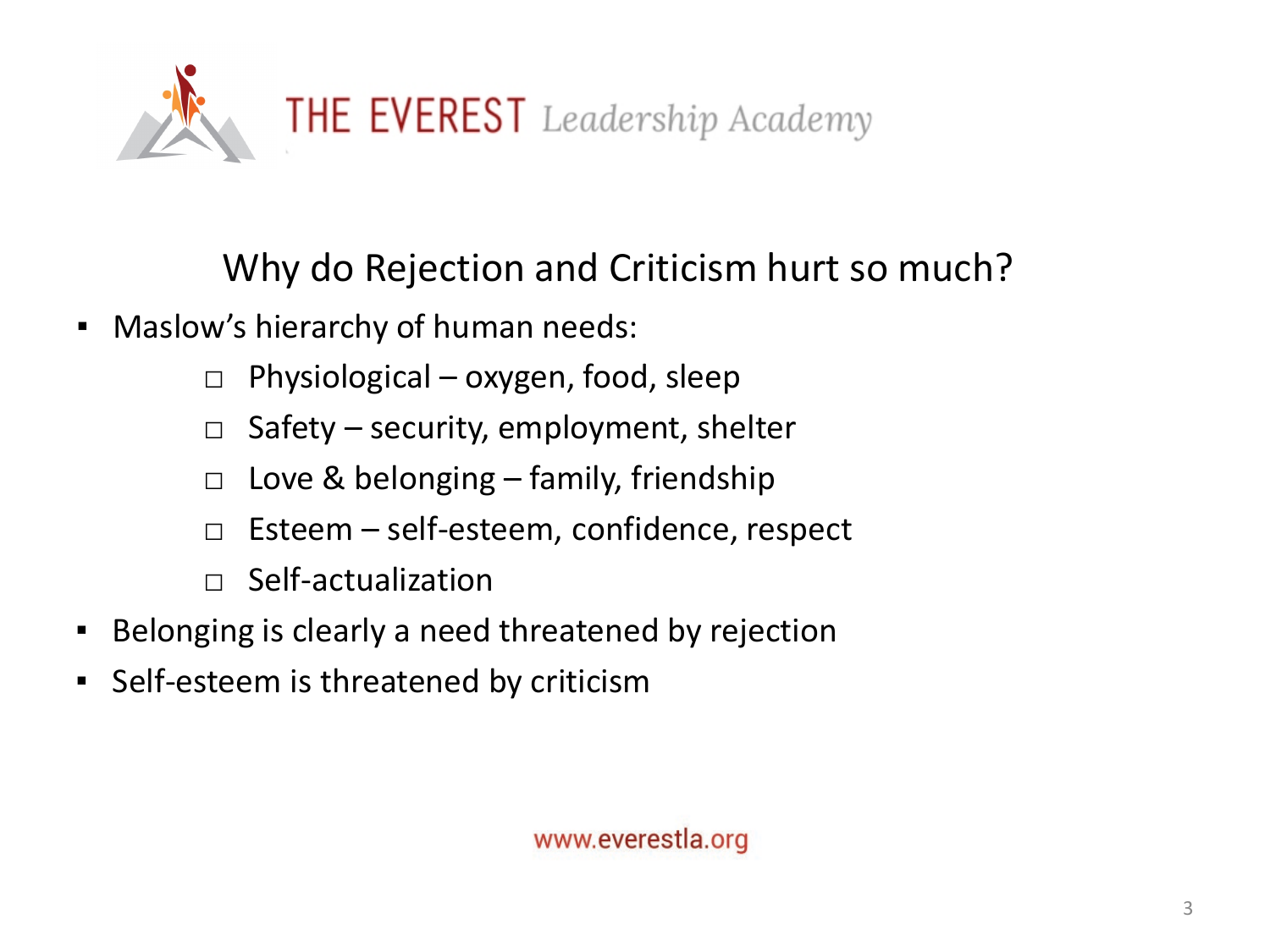

## Why You Need to Build Resilience?

- The list of people who succeed at the first attempt is very short
- The list of people is much longer who encounter rejection, criticism, disappointment, failure, and other setbacks before they gain a level of recognition and reward for their efforts
	- $\Box$  Somehow they manage to go on in spite of adversity, to learn from their mistakes, to improve their skills, and persist until they succeed
	- $\Box$  In order to do this you must develop a quality to bounce back -"RESILIENCE" / the ability to keep pursuing your goals in spite of adversity / driven by a passion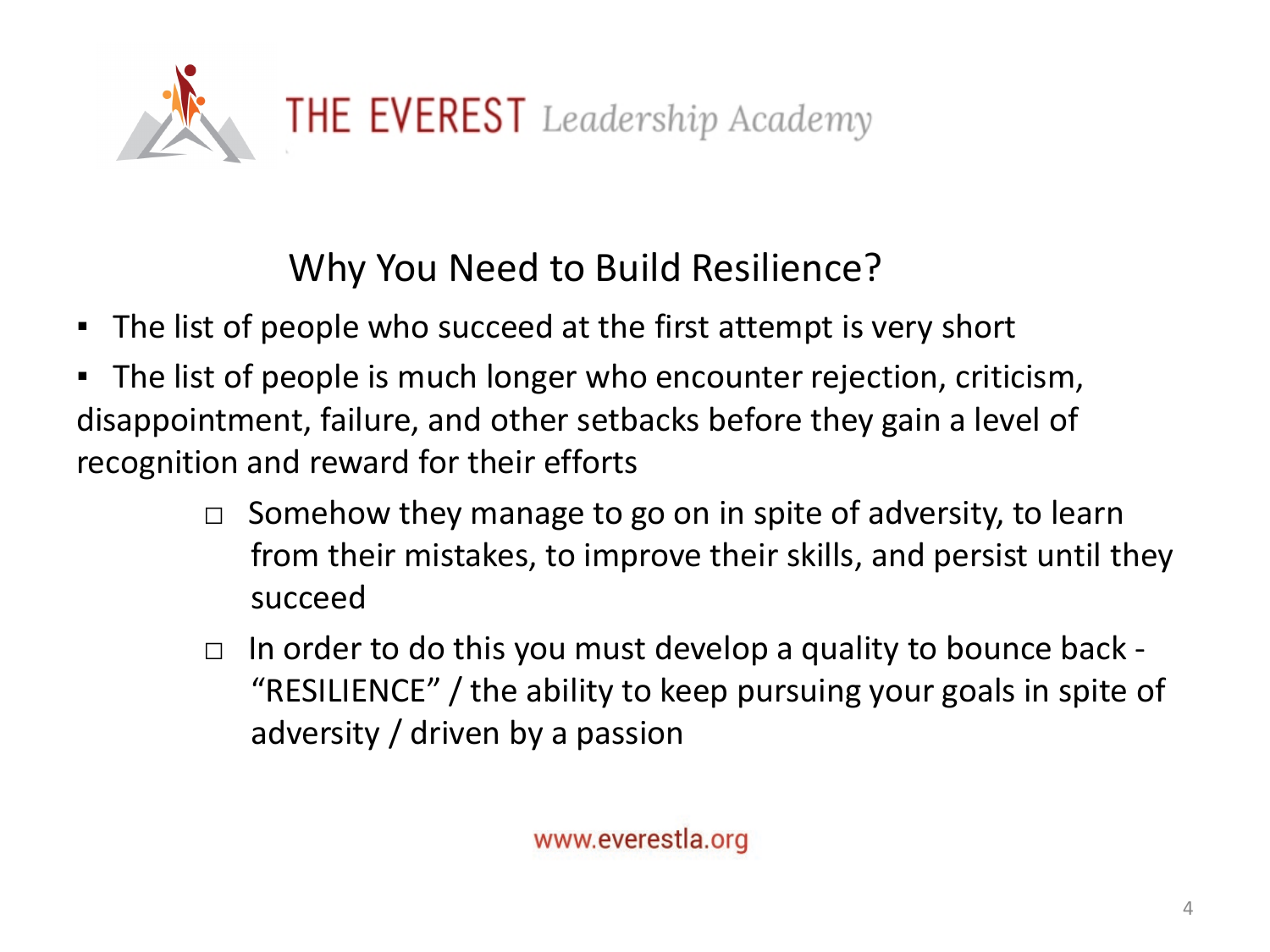

### A Simple but Powerful way to Develop Resilience

- Mindfulness paying attention to your experiences / physical, mental, and emotional
	- $\Box$  Helps develop the psychological strength and flexibility that combine to produce resilience
	- □ You better understand and are more vividly aware of your thoughts and feelings – consequently, they don't affect you as much as before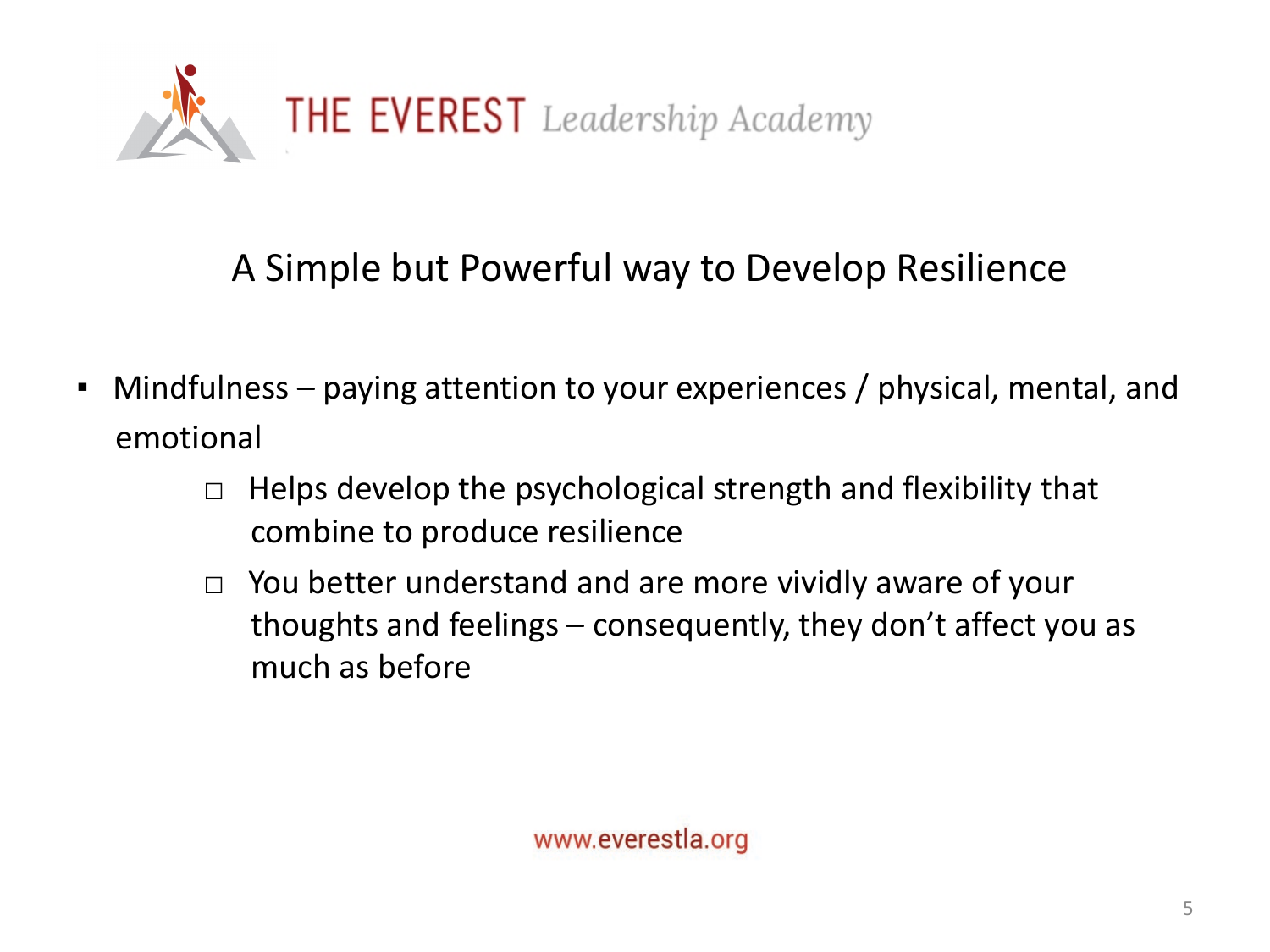

# REJECTION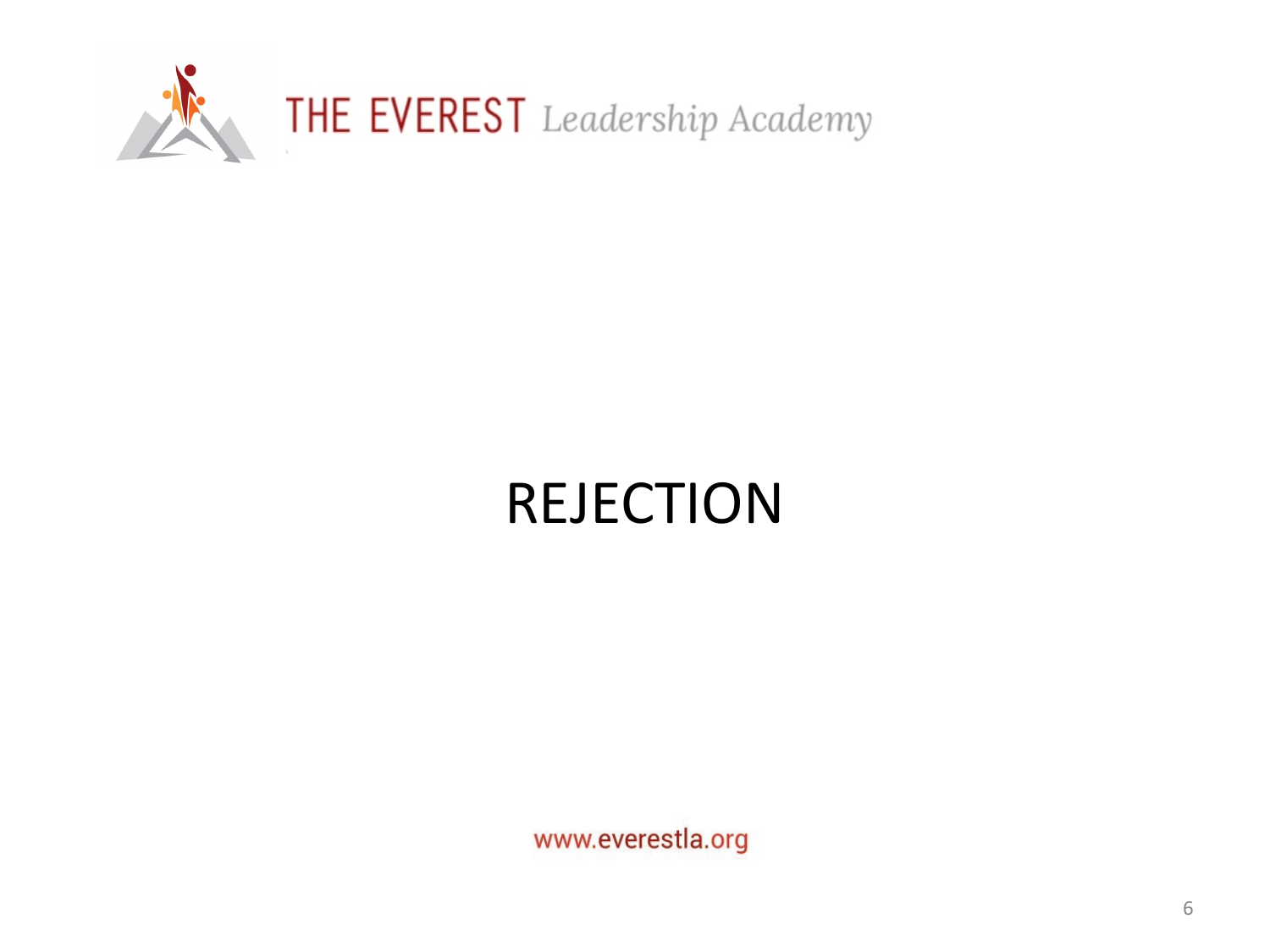

### Rejection

- $\blacksquare$  It's normal get used to it
	- $\Box$  Everybody gets rejected even the best of the best
	- $\Box$  The best get rejected more because they put themselves out there more, take more chances, and pursue more opportunities
	- $\Box$  "Never let the fear of striking out get in your way" Babe Ruth
- Make of list of your top five heroes
	- $\Box$  Read up on their careers stories of rejection and perseverance in the face of adversity
	- $\Box$  How did they cope with rejection?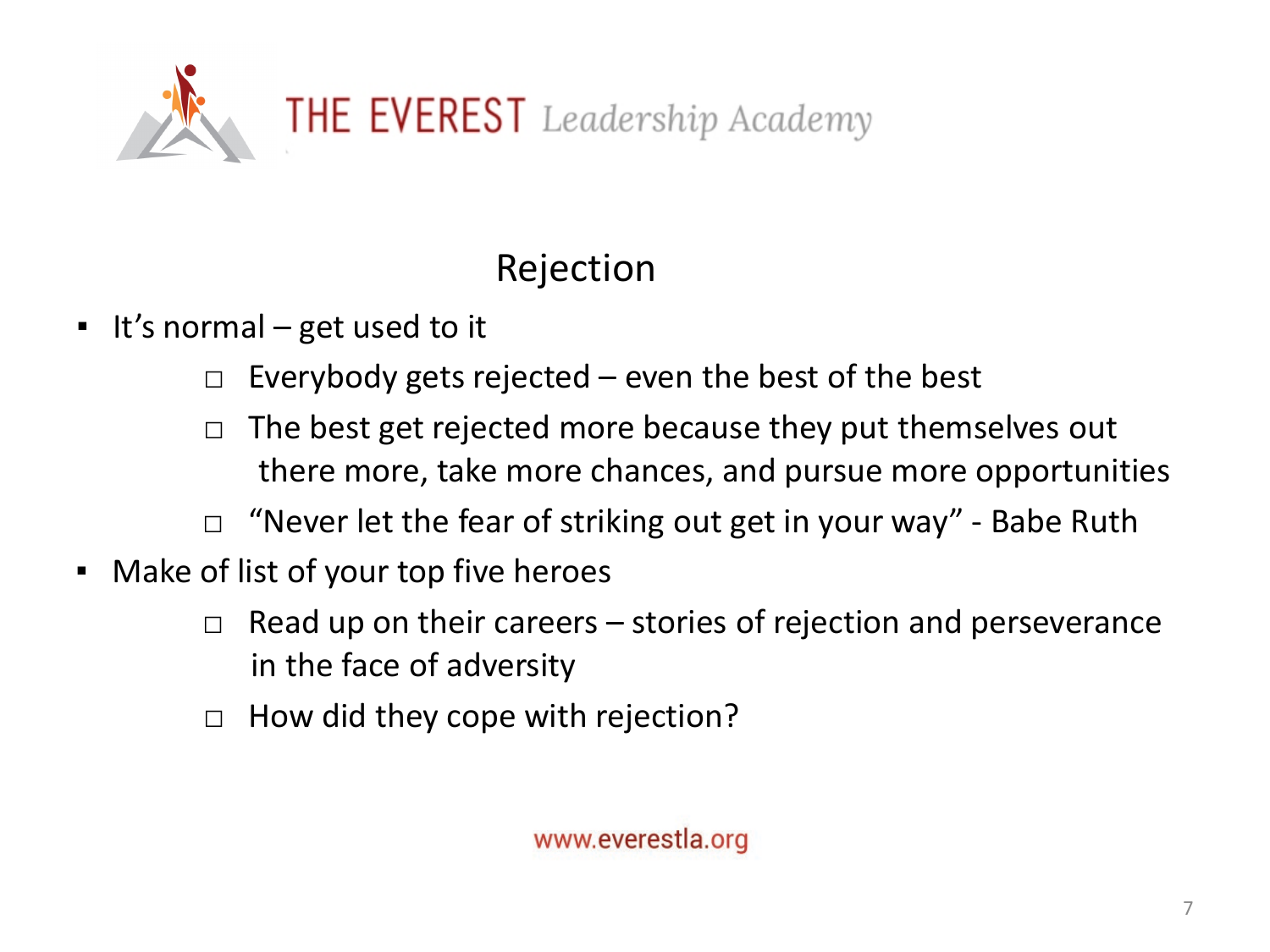

## Seven Guaranteed Ways to Make Rejection Worst

- 1. Taking it personally
	- $\Box$  "I'm a failure"
	- $\Box$  "I'm a loser"
- 2. Repetition
	- $\Box$  Keep replaying the negative experience over and over again
- 3. Regret
	- $\Box$  Make the best decision you can at the time, knowing you will make some bad decisions – go with your gut
	- $\Box$  Regrets come when you look back and say, "I could have... I should have... and yet I was persuaded by someone or something else."
	- □ Hindsight is always 20:20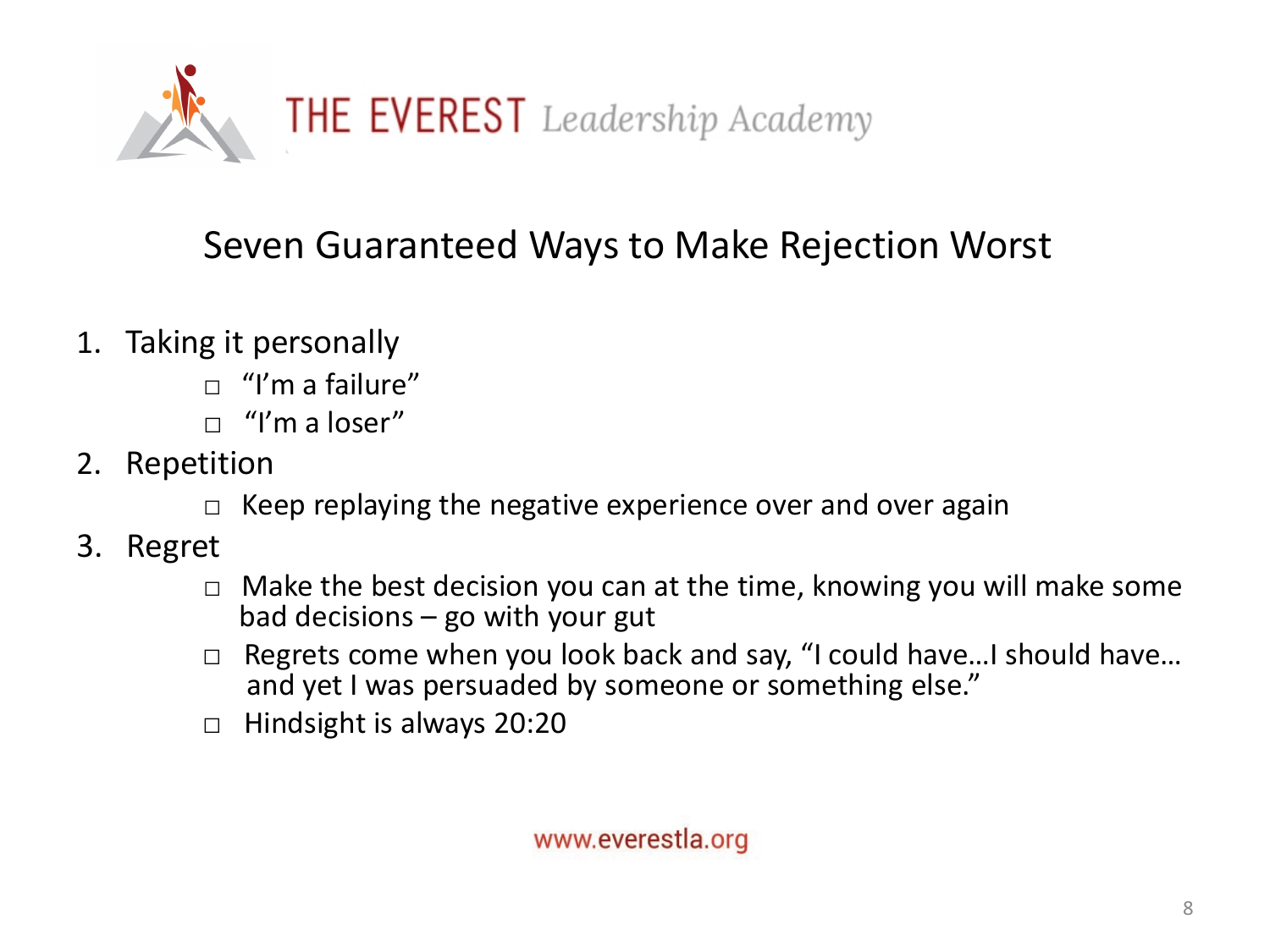

- 4. Prediction
	- $\Box$  Believing a rejection in the past is always a rejection in the future "I'll never succeed… I'm doomed to failure… What's the point in trying again?"
	- Instead "Things will be different next time...If I learn the lesson and improve, I'll have a better chance next time."

### 5. Comparison

- $\Box$  Up to a certain point comparison can be a good thing, inspiring you to emulate others' success. But beyond that point it becomes a stick to beat yourself with
- $\Box$  Instead "I'm competing with myself, no one else...will succeed on my own terms."

### 6. Just deserts

- $\Box$  You can carry on fantasizing about the world of just deserts. Or you can focus on the reality of your situation
- $\Box$  Easy to say "It's so unfair...I deserve better than this!"
- $\Box$  Instead I can do better than them...It feels unfair, but I have to deal with it."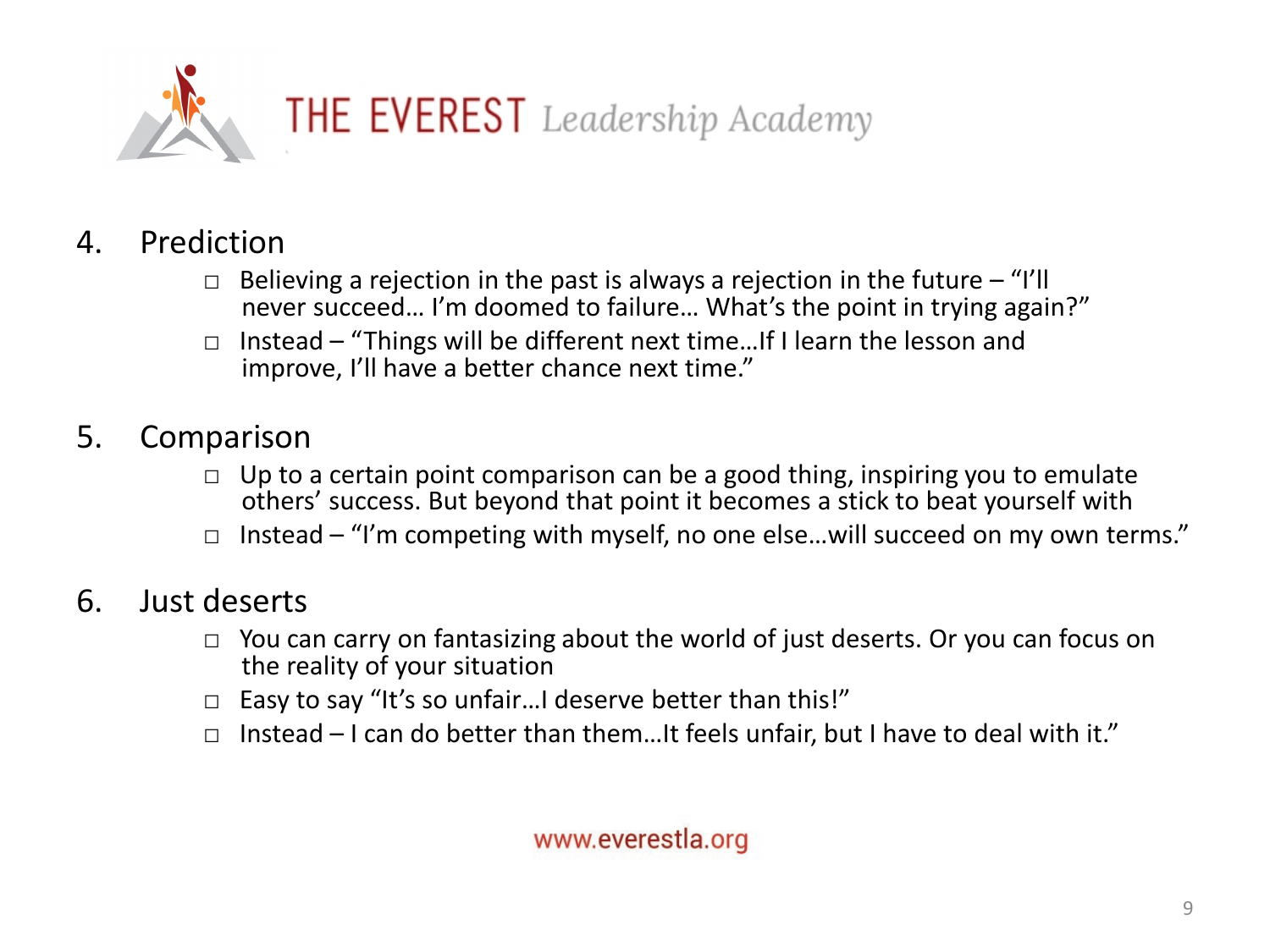

### 7. Exaggeration

- $\Box$  What not to say "This is the absolute worst... What a total disaster!"
- □ Instead "Ok I failed again, but it's not the end of the world... This is a big disappointment, but I've bounced back before, so I can do it again."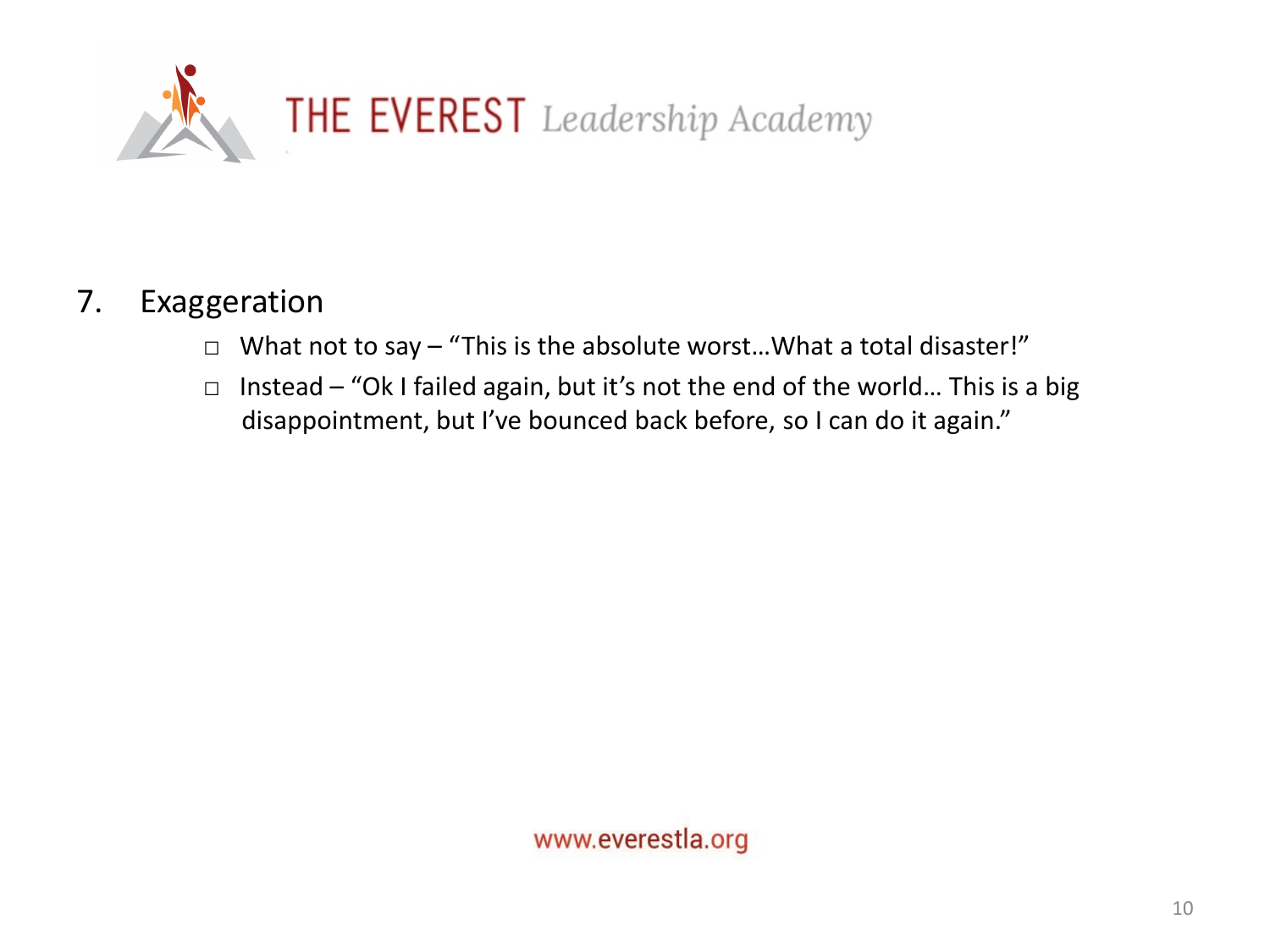

## Is The Prize Worth the Price?

**•** If you want to achieve something extraordinary with your life, then rejection is part of the price

- When you stop taking rejection personally and accept that it's part of the process, you start paying the price for success
- It's only worth paying the price if the ultimate prize is worth it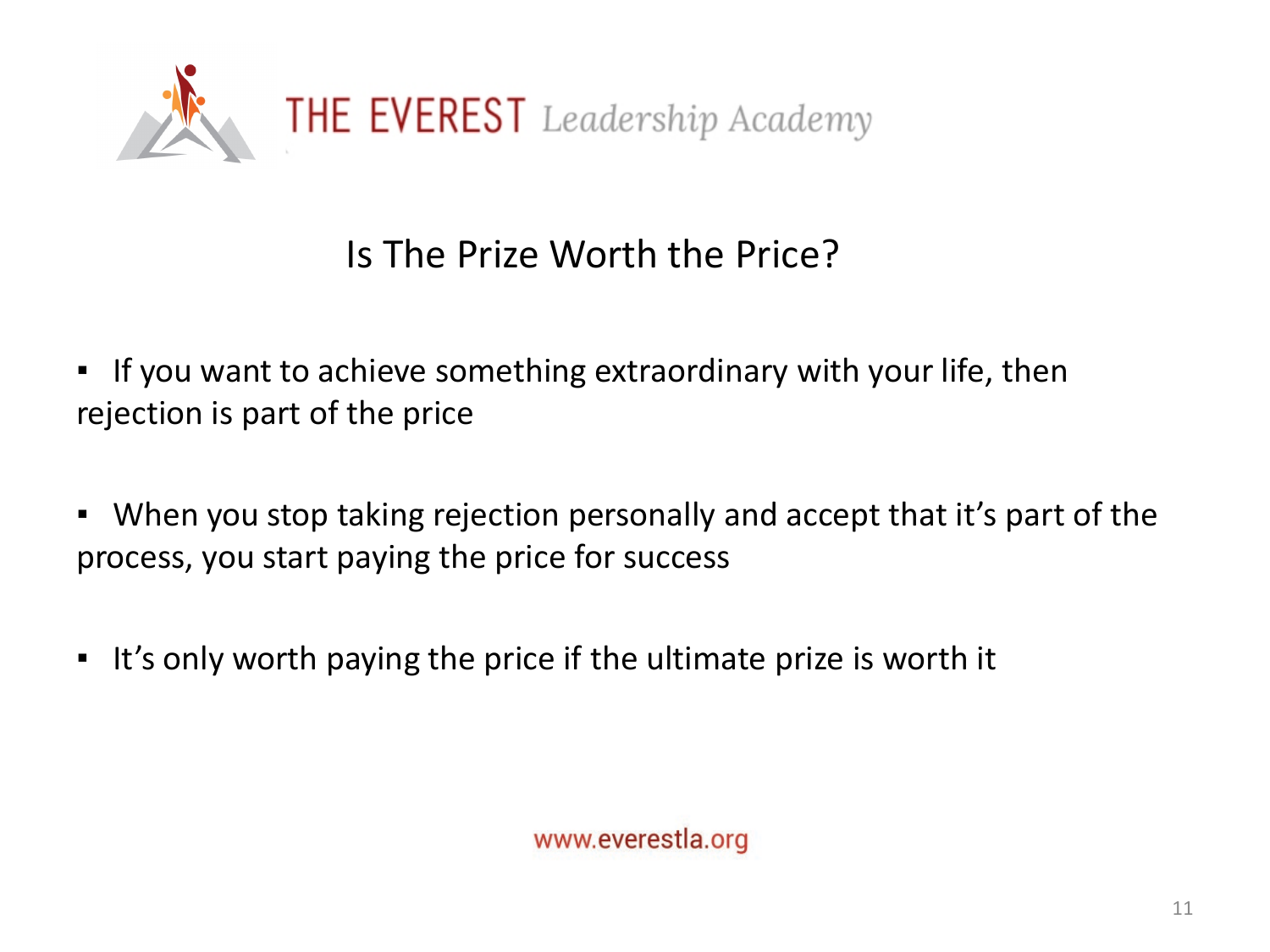

## Find Your Tribe

- People who share your enthusiasm and build on your ideas
- When you find your tribe, you plug in to a powerhouse of resilience
- Who do you already know who shares your passion?
- **EXTE:** Is there a local group or class dedicated to your passion?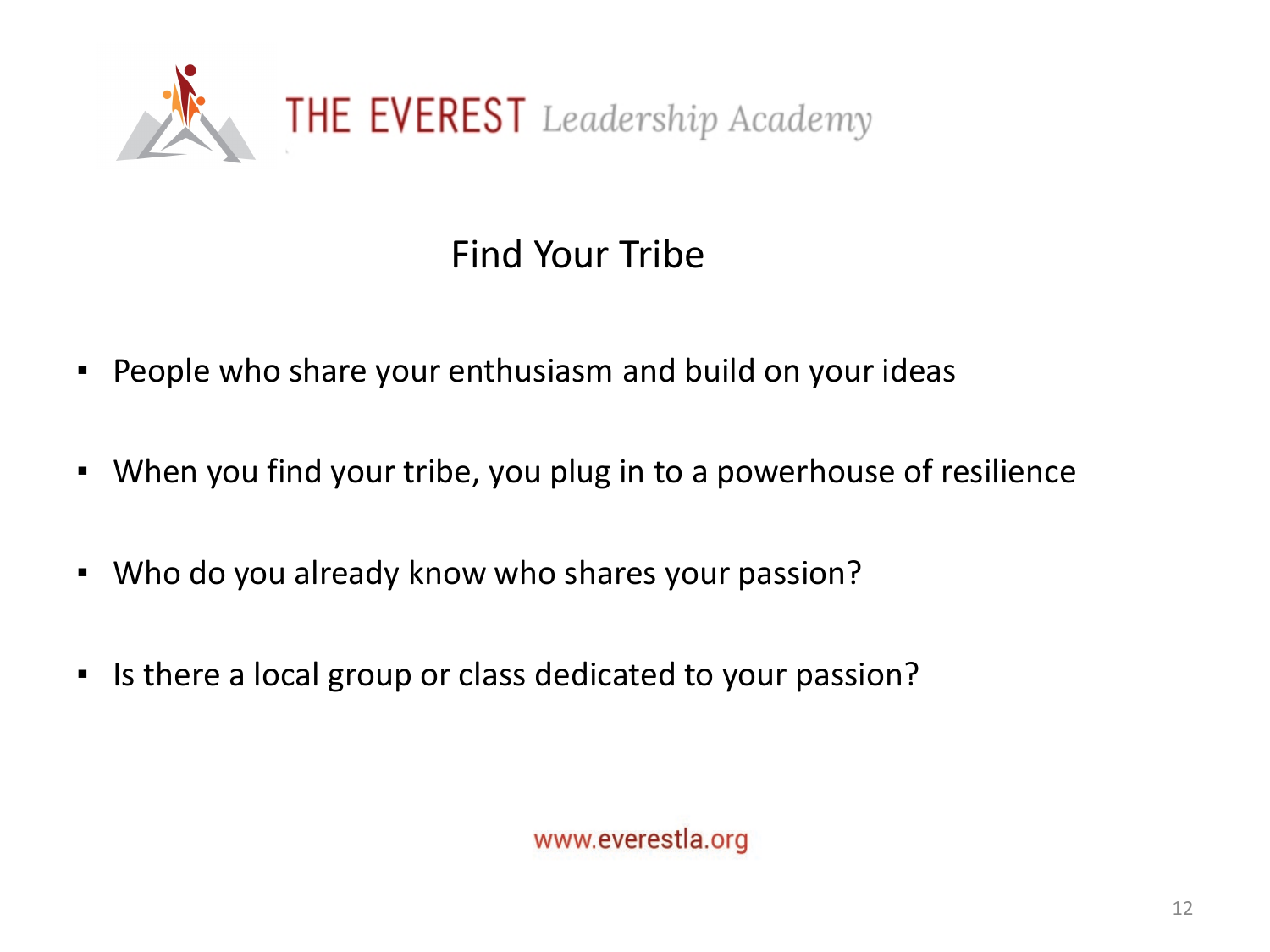

# **CRITICISM**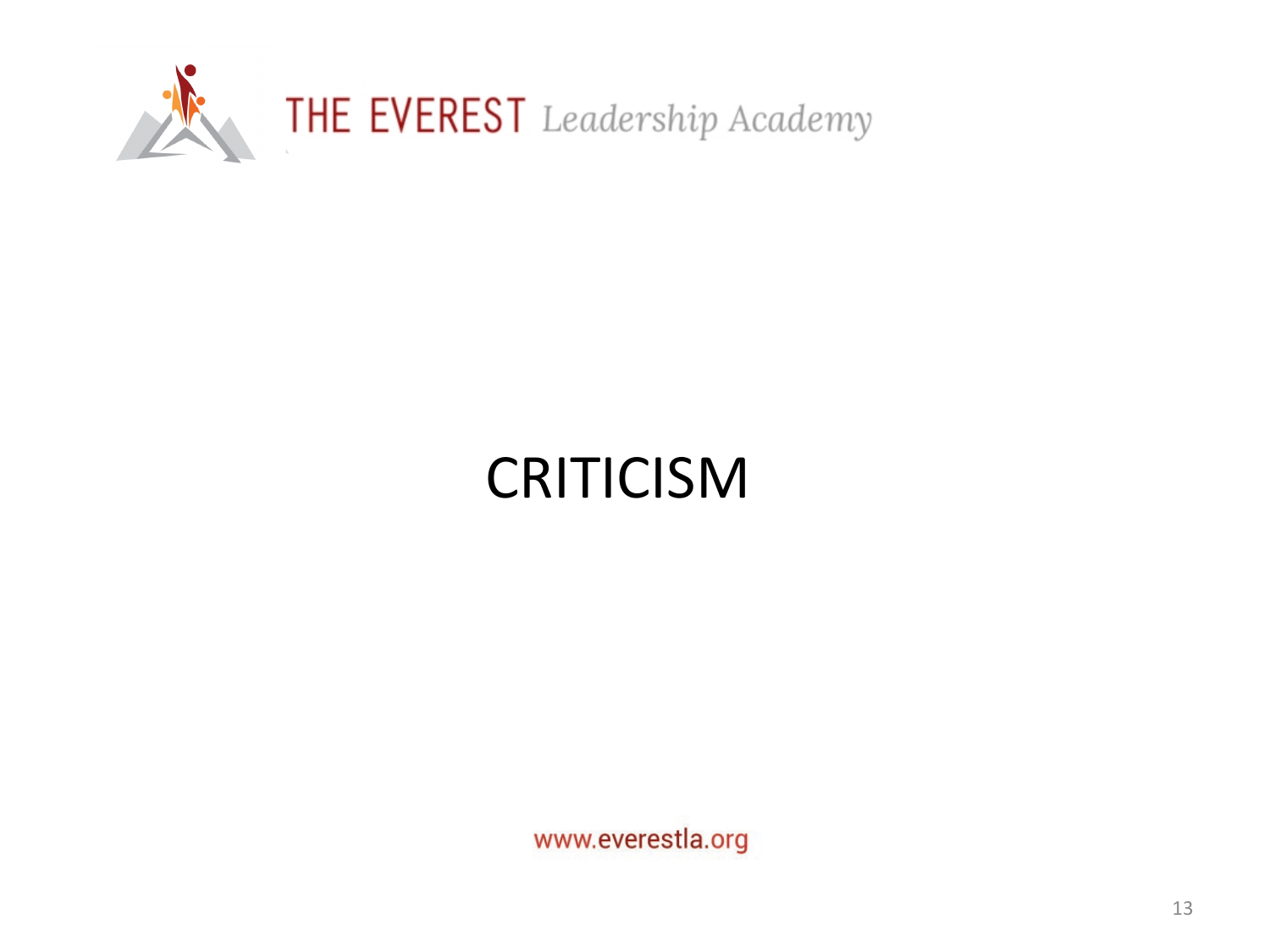

## Criticism

- Different types of criticism:
	- $\Box$  Feedback
		- May be a code word for criticism?

### - OR -

- Any process that raises your awareness of your performance and helps you improve it
- $\Box$  Constructive Criticism
	- Positive or negative
	- An opinion which is expressed in a helpful way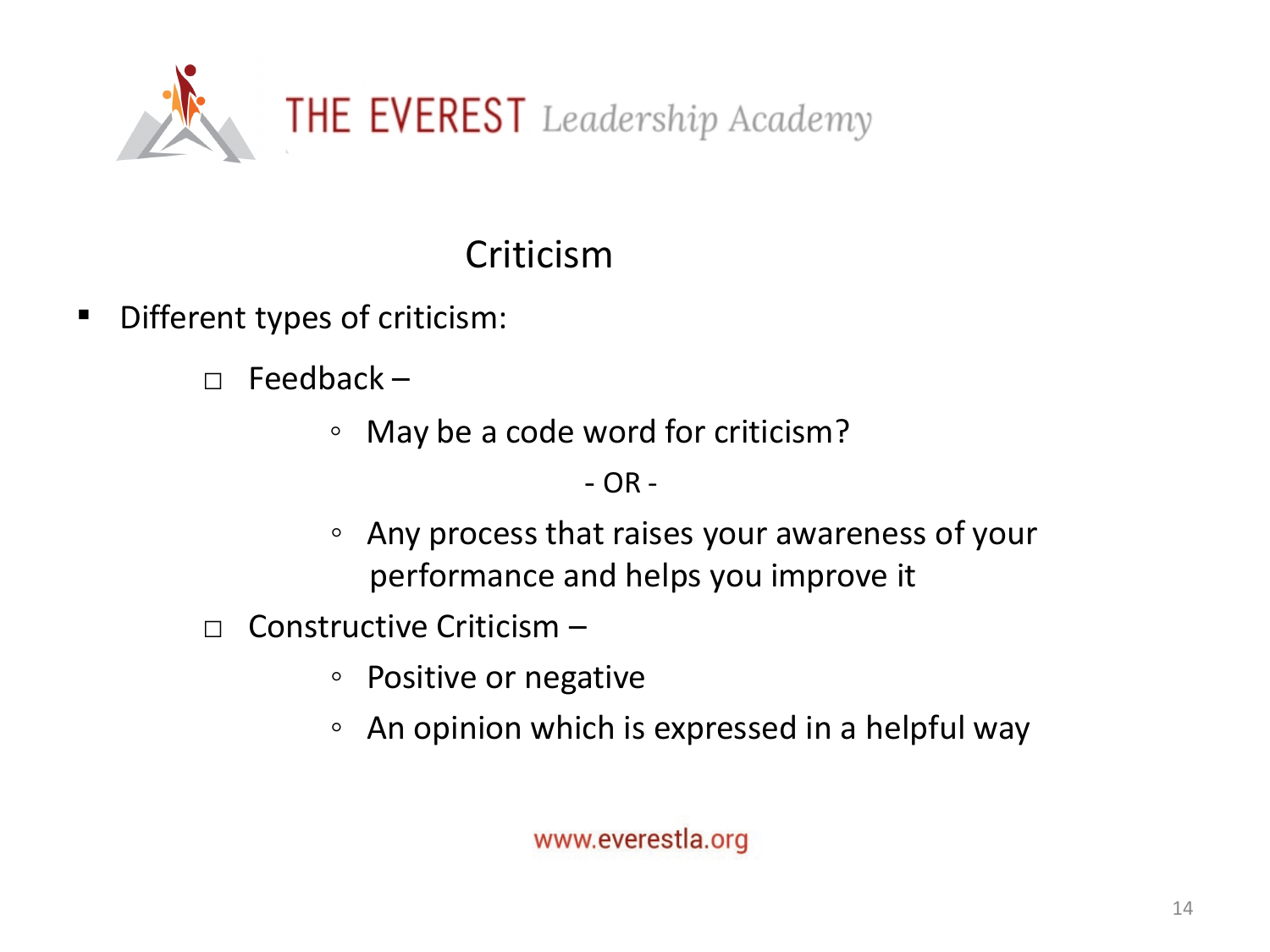

- □ Destructive Criticism
	- A definite opinion they don't know what they are talking about, or they don't know how to express it properly – or both
	- Lack of perspective
	- Exaggerated
	- Disrespectful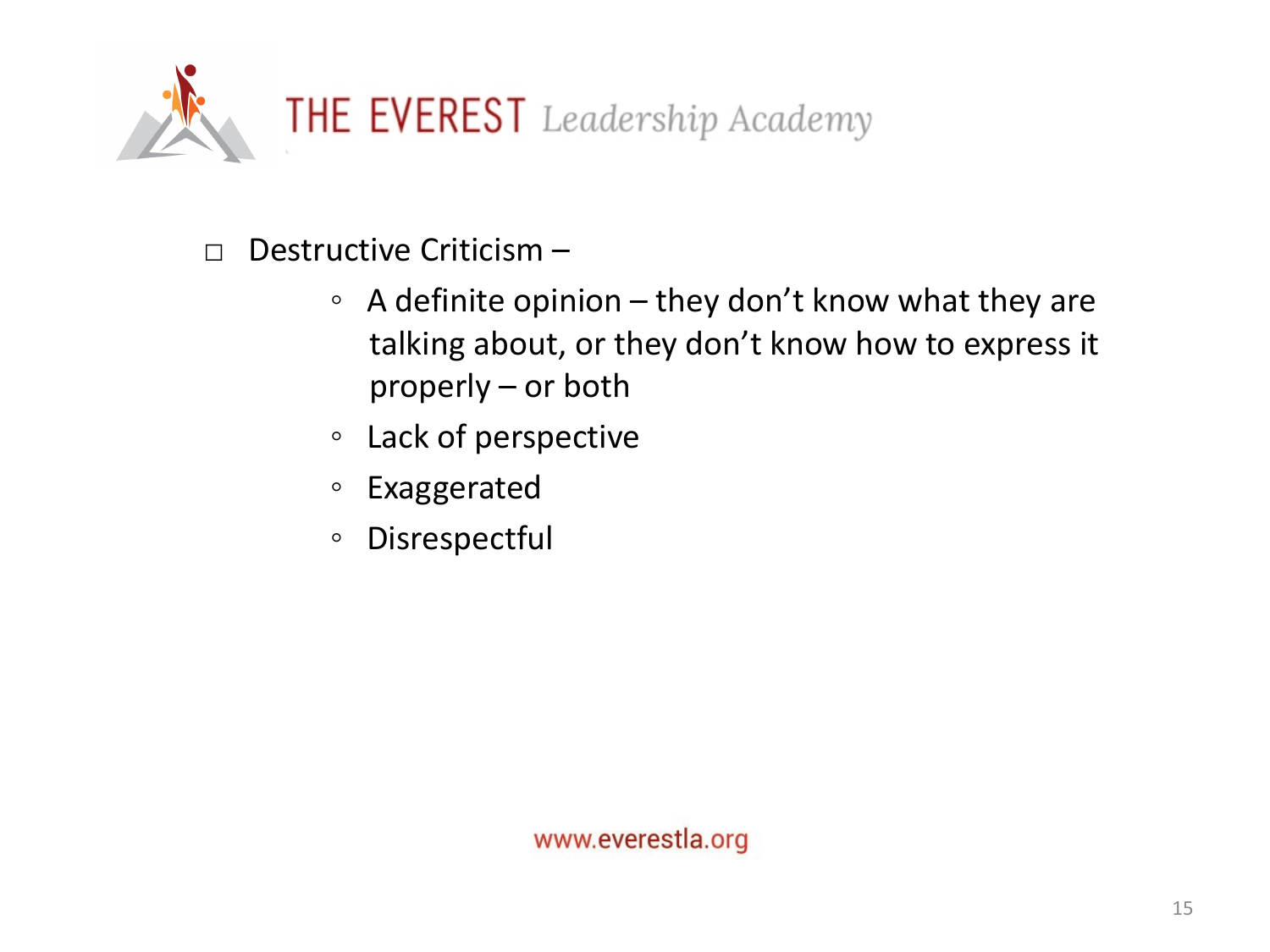

# Success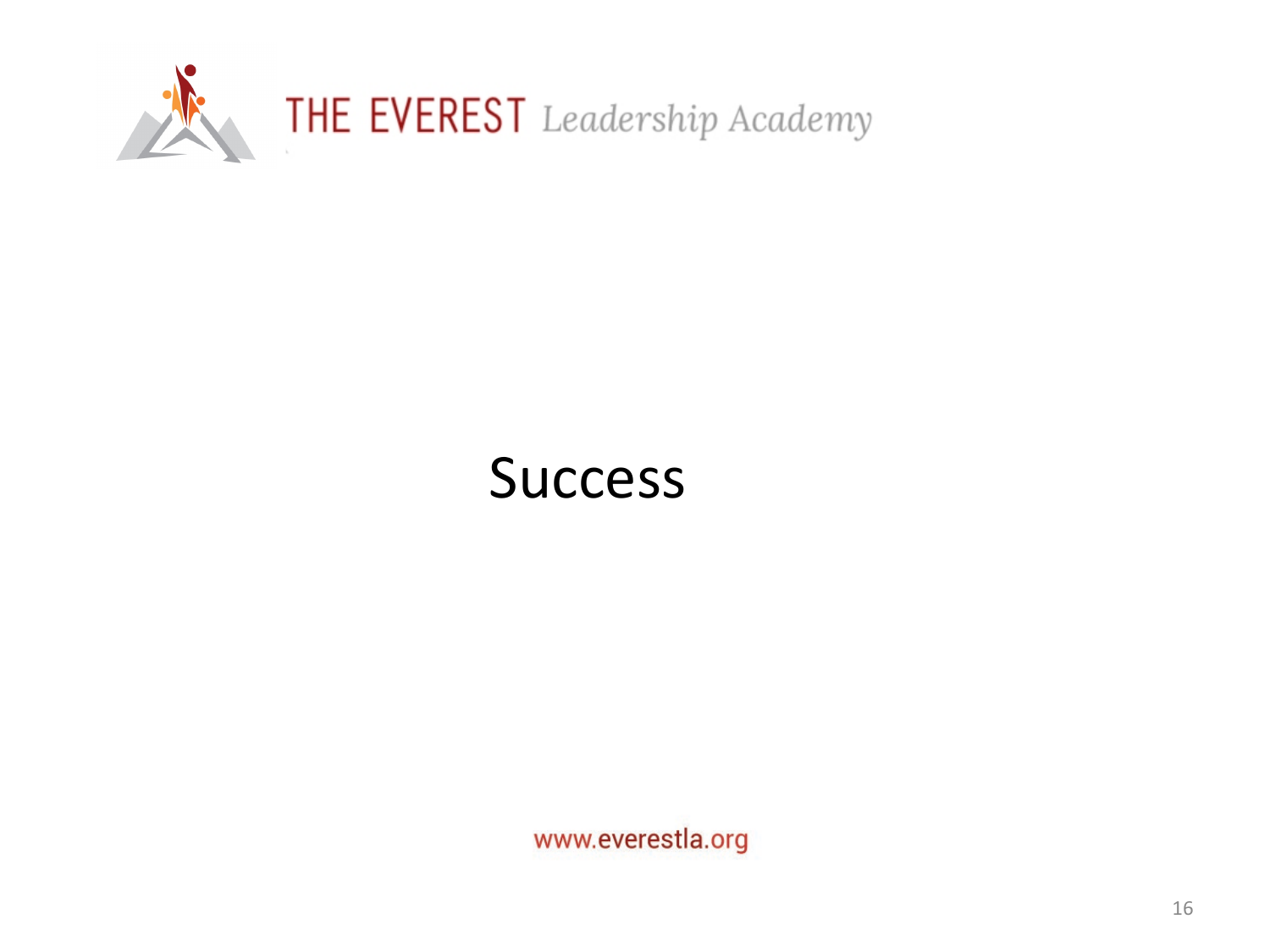

What Does Success Look Like To You?

- **•** Personal fulfilment  $-$  want to do it for the pleasure and satisfaction
- Professional achievement –milestones you want to reach
- **Financial targets how much you want to earn / what to do with it**
- Learning skills, knowledge, experience, and wisdom you want to acquire
- Impact the difference you want to make in the world and people in it

"Success is not necessarily the key to happiness. Happiness is usually the key to success. If you love what you are doing, you will probably be successful"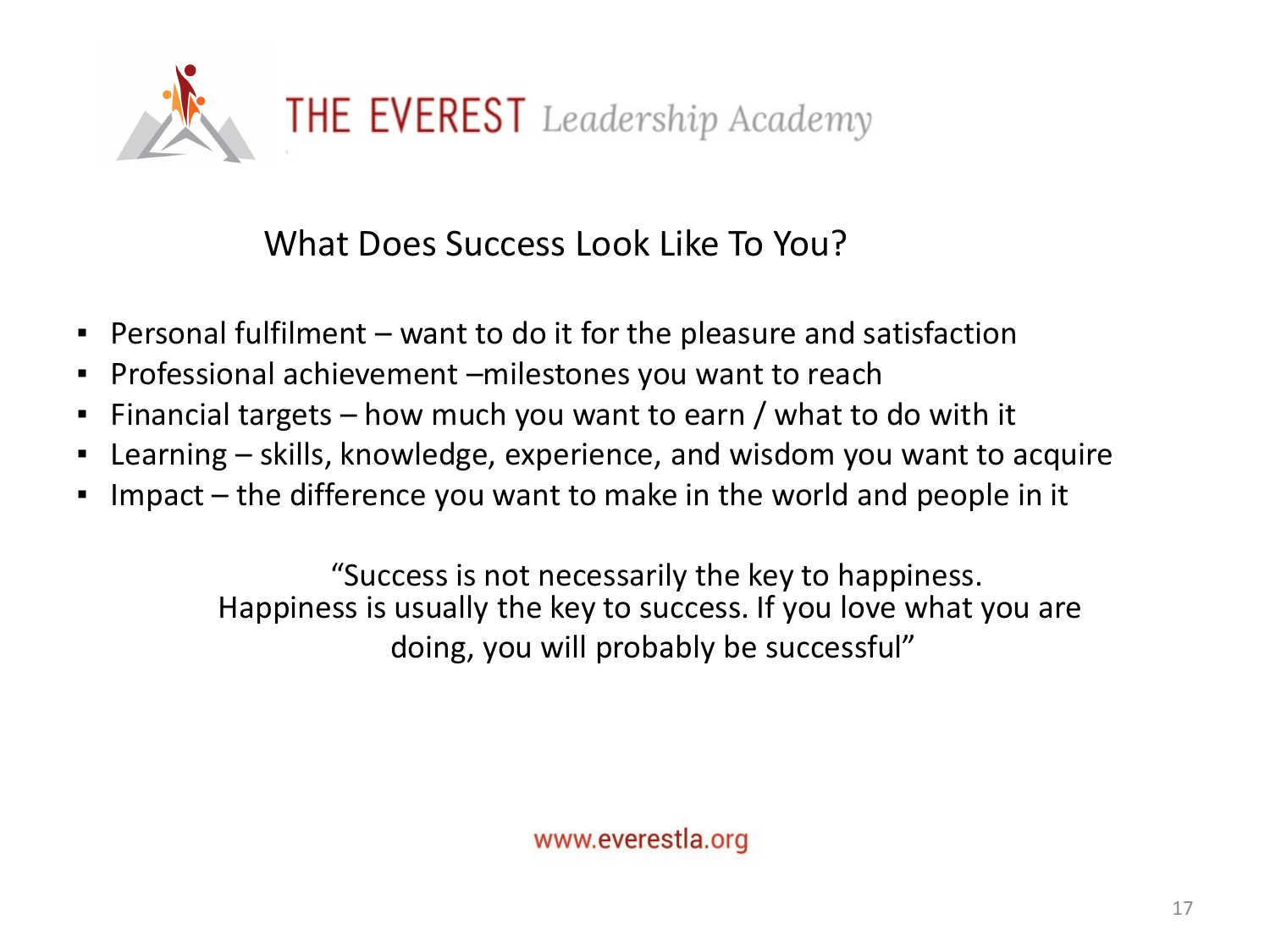

How Much Do You Want It? Are You Ambitious?

- Your noble ambitions:
	- $\Box$  Your work?
	- □ Your business?
	- $\Box$  Your career?
	- $\Box$  Your life?
- Your ambitious purely for yourself fame, status, and riches may corrupt you
- **•** Primarily for your work, etc.  $-$  a noble ambition